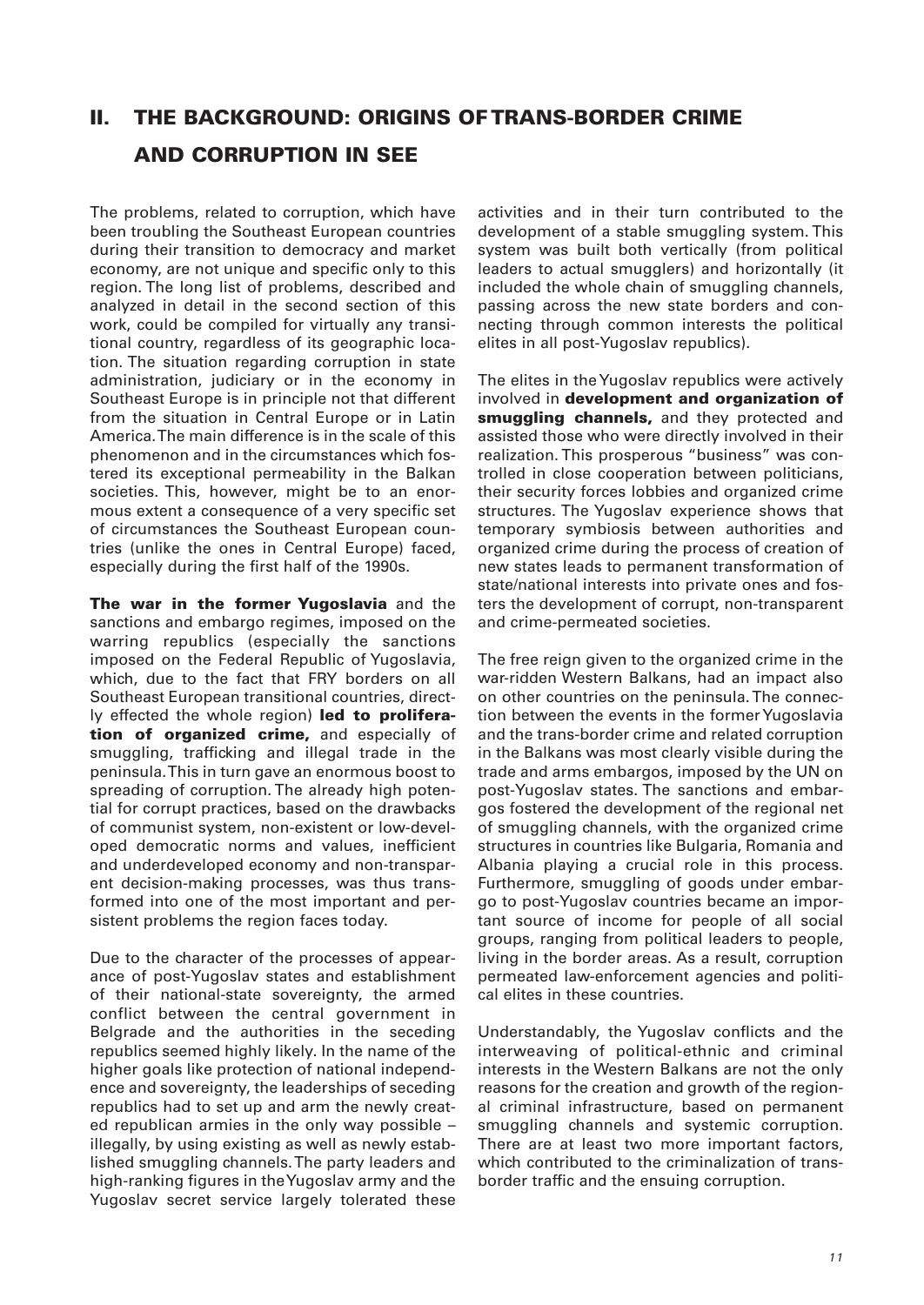The first is the **liberalization of movement of goods and people** and the lifting of visa and other restrictions in the regional post-Communist countries. In combination with the weakening of the state control, this has created favorable conditions for trans-border crime. In particular, the withdrawal of the state from strict control over the movement of people and goods across the borders encouraged the processes of privatization of both old and the newly-created smuggling channels. These channels were thus taken over by the criminal and semi-criminal groups in close cooperation with former agents of security services. State administrators, employed in key institutions like customs, police and other services, involved in border control, also got included in the scheme through the expanding corruption networks. It can be said that to a great extent **border control** passed from the hands of the state and **became an unlawfully acquired private domain of illegitimate actors**. In addition, most of the borders have not been defined and mutually recognized, and consequently properly controlled, until well into the 1990s. Furthermore, the succession of armed conflicts and ethnic cleansing campaigns in the former Yugoslavia led to creation of quasi-states (Kosovo is the most obvious example of such an entity) and weak states, practically unable to control their borders.

The second factor contributing to dynamic development of trans-border crime and corruption during the last 12 years was the impact of one of the main features of Balkan economies: namely, that **the national borders in this period represented the largest redistributing mechanism of national wealth.** Due to a small capacity of regional economies, the value of goods transported to and from the Balkan countries reached up to 85% of GDP in some cases. If we calculate the losses the countries have suffered because of the illegal import and export over the last 12 years, they will most likely exceed the value of revenues from privatization, including the countries where privatization is almost completed (Bulgaria and Croatia).

Of course, the impact of the **region's geographic position should be also considered**. Balkans have traditionally been the most important European point of entry for the Asian heroin. During the last decade, they also became an important distribution center for the South American cocaine. The region is also the most important land route for hundreds of thousands of illegal immigrants from Near East and Asia, who are trying to reach the EU countries. It is also an important source, transit and even destination region for women and girls, trafficked to be

employed in the sex industry. The Southeast Europe is also one of the most important links in the chain of European cigarette smuggling. All these aspects represent a practically bottomless source of corruption, mostly among the border police and customs officials, but also in the judiciary and the public administration. Furthermore, the scale of these criminal activities also bred political corruption because of the need for political protection of the criminal networks.

The illegal transactions, however, are not limited only to trans-border business (import and export). Their destructive impact can be seen also in the deformed structure of national economies, since the extraction of enormous revenues from the illicit import and export can be possible only if the large enough gray sector exists. After the collapse of the Soviet model of total state control over the economy, illegal transactions performed in the **gray sector came to comprise between 30 and 50 percent of the Balkan national economies**. A common practice is that those who are actively involved in the trans-border crime are also directly or indirectly involved in the conduct of trade operations in the frame of the unofficial economy.

Becoming aware of the true dimensions of the regional trans-border crime and of its impact on the regional corruption patterns requires that a comprehensive approach be adopted. For now, the regional approach in counteracting trans-border crime and corruption is still overshadowed by individual national efforts, which are further fragmented by the artificial division on challenges to internal security on one side, and external security of a particular country on the other. The proposed analysis offers an argument in support of complex programs and efforts for reflecting the new complex challenges, which are facing not only the societies in Southeast Europe, but also the countries of the European Union.

# **2. 1. The Original Set-Up of Trans-Border Organized Crime Schemes**

Three different patterns, along which the transborder organized crime networks in SEE were developed, can be distinguished:

In Croatia and Bosnia-Herzegovina, smuggling  $\blacksquare$ (predominantly of weapons) was organized by the republican governments in order to secure the independence and sovereignty of two republics. Similar pattern, in organization of Kosovo Albanian political leaders, can be observed later also in Kosovo.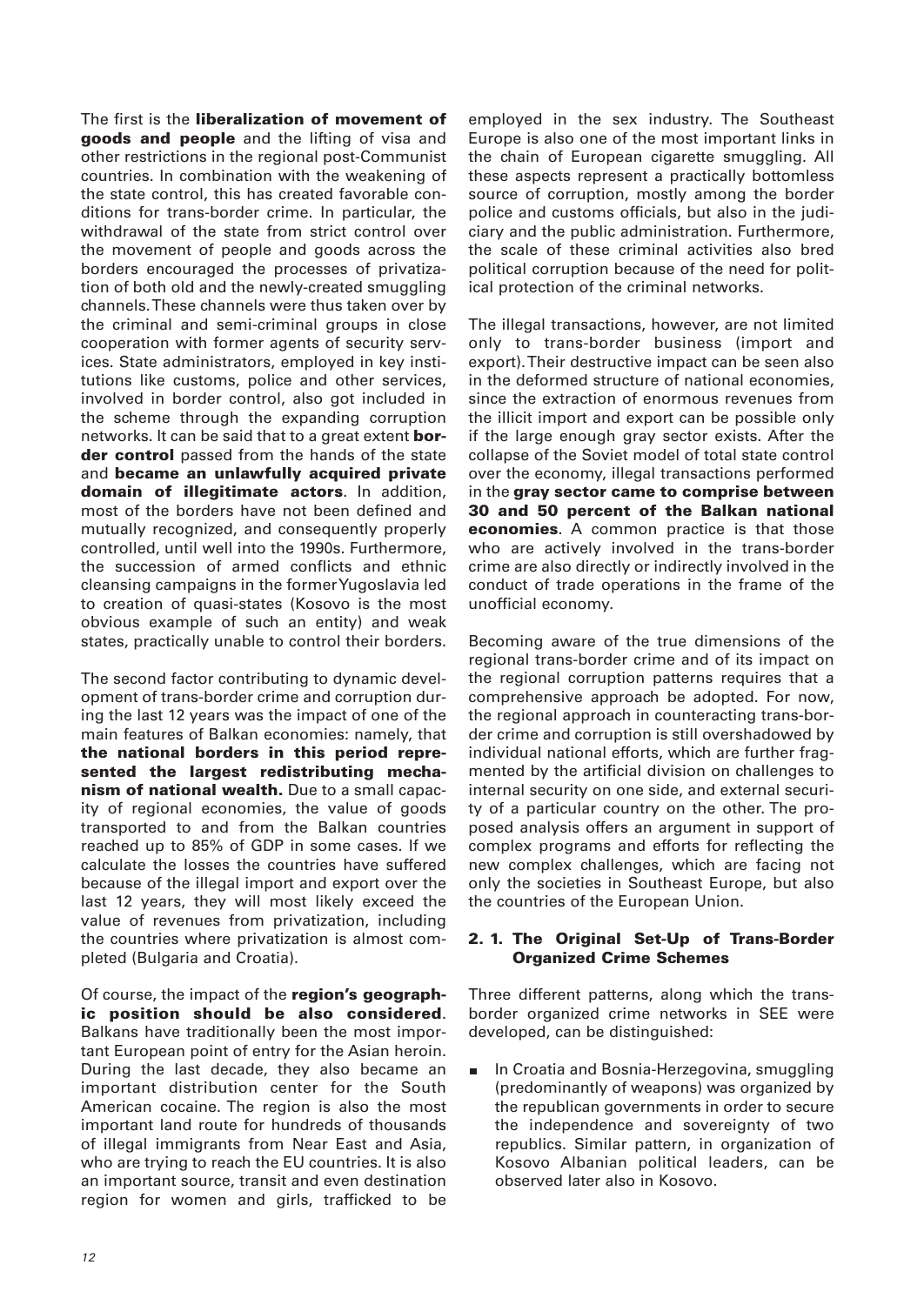- In the Federal Republic of Yugoslavia (Serbia and Montenegro), governments were also directly involved in organization of smuggling schemes for illegal import of oil, weapons, and numerous other goods.
- In Albania, Bulgaria, Macedonia and Romania,  $\blacksquare$ the smuggling and trans-border crime were not a part of the hidden agenda of the governments of the states, but were rather organized and conducted by individuals and groups within or closely connected to the ruling elites.

\* \* \*

The development of the smuggling channels in Croatia, Bosnia-Herzegovina and Kosovo was influenced by very specific circumstances which could not be observed in the other former Yugoslav republics and even less so in other transitional countries. The war in which the Croatian, Bosnian Muslim and Kosovo Albanian armies were fighting against a militarily superior and better armed adversary contributed to the creation of socio-political environment in which smuggling (especially of weapons) was not perceived as harmful for the interests of Croatia, Bosnia-Herzegovina, and Kosovo. On the contrary, it came to be regarded as **essential for their survival.**

Setting up channels for illegal import of weapons into Croatia in order to arm and equip the newly created Croatian army was a necessary step if Croatian authorities wanted to go through with their plans for secession of Croatia and thus came to be regarded in Croatia as a state-building and not as a criminal act. This illegal operation, despite being a clear violation of a number of the UN Security Council resolutions, which imposed arms embargo on all former Yugoslav republics, is today still generally perceived in Croatia as a legitimate step, necessary for securing republic's independence.

It is impossible to estimate the full quantity and value of weapons smuggled into Croatia while the republic was subject to international arms embargo. No data is available for 1991 and 1992, when majority of the weapons were smuggled into Croatia. In the period 1993 – 1995 alone, **Croatia imported for \$308 million worth of weapons.** The arms trade business offered numerous opportunities for personal enrichment to those involved, especially to the circle of Croats from Herzegovina, centered around the Defense Minister Gojko Susak, and thus significantly contributed to the spread of corruption within the Croatian ruling elites.

The smuggling channels in **Bosnia-Herzegovina** were developed in a similar fashion. The crucial role in the smuggling of arms to Bosnia-Herzegovina was played by the **Third World Relief Agency** (TWRA). TWRA was founded in 1987 in Vienna as a humanitarian agency for Muslims. In 1992 it opened an office in Sarajevo and started to cooperate with the Bosnian government. It became the main financier of the smuggling of weapons for the Bosnian Muslim army. Between 1992 and 1995, around **\$350 million** were deposited on its account, donated by Saudi Arabia, Iran, Sudan, Turkey, Brunei, Malaysia and Pakistan. Most of the weapons supplied through TWRA were Soviet-made and bought in various Eastern European countries. TWRA started to abandon its activities in Bosnia in 1994. The Austrian anti-terrorist police unit raided the TWRA headquarters in September 1995 and confiscated enormous amount of documents, related to arms smuggling and other illegal activities of the agency. After the TWRA's retreat, Iran took over as the most important supplier of weapons to Bosnia-Herzegovina. The investigation showed that the value of weapons smuggled into Bosnia in 1994 and 1995 reached **between \$500 and 800 million.** Illegal business of such a grand scale as a rule represents a breeding ground for corruption, and like in Croatia, those involved in the Bosnian arms trade (for example, Hasan Cengic, a close associate of the President Izetbegovic) became some of the richest people in Bosnia-Herzegovina.

In Kosovo, the arms trade was inseparably linked with the drug trade. Kosovo Albanians have been associated with the European **drug trade** for decades. Their presence has been felt especially on the heroin markets in Germany, Austria and Switzerland. Apart from remittances from abroad, the drug money was the most important pillar the Kosovo Albanian-organized social and health care and education were based on after 1991. By 1994 and especially after the Dayton Agreement (November 1995), which completely ignored the Kosovo issue, Kosovo Albanians started to turn towards the armed resistance. Again, remittances from Kosovo Albanians working abroad (they supplied roughly one third of the funding, setting aside 3 percent of their monthly income for the purpose) and the drug money were the primary sources for funding the arming of the newly-created Kosovo Liberation Army (KLA).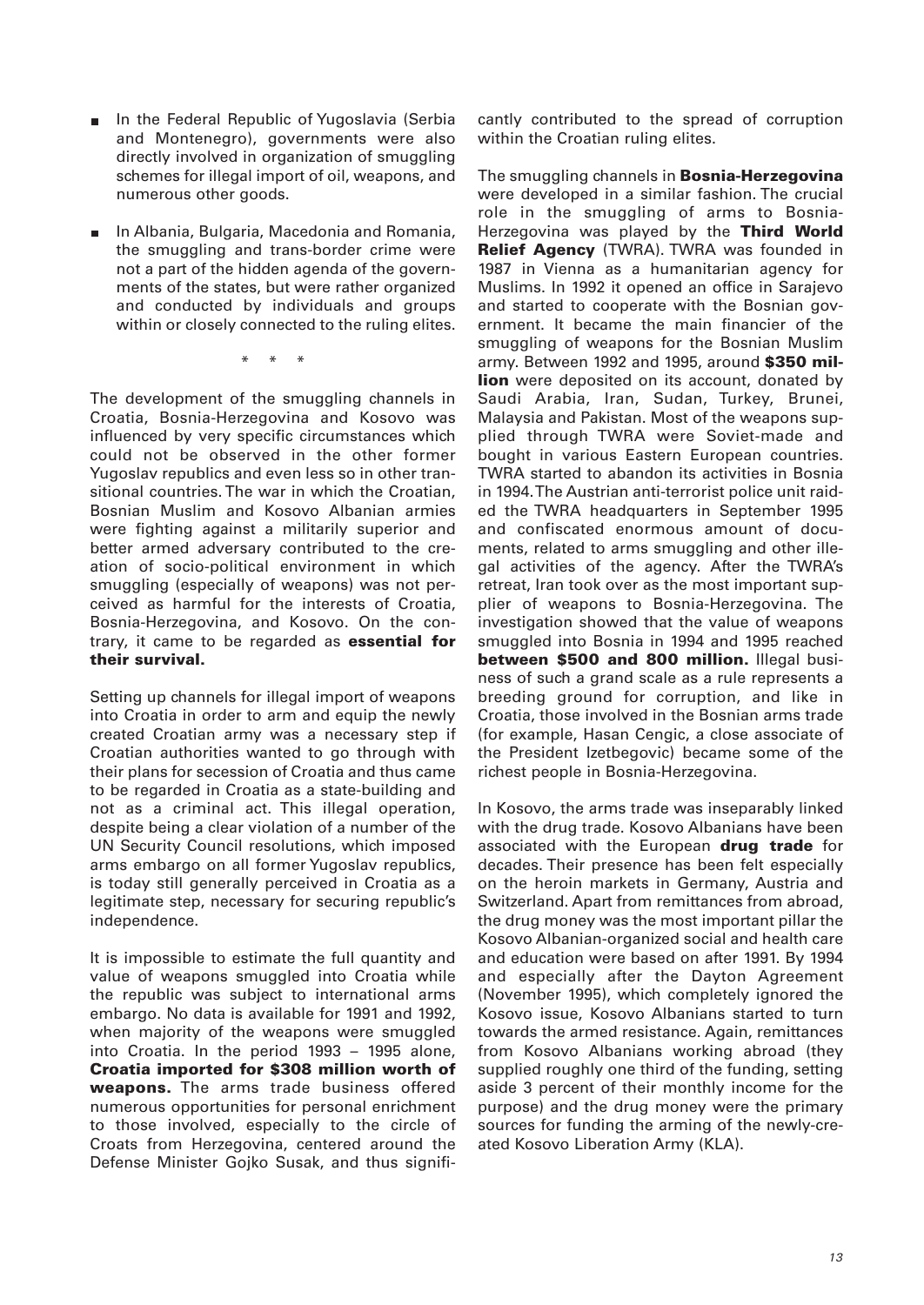\* \* \*

Unlike the other republics of the former Yugoslavia, Serbia and Montenegro, which constituted the Federal Republic of Yugoslavia after 1991, had no need to import arms, since they "inherited" the lion's share of the YPA's arsenal. Because of their role in the war in Croatia and in Bosnia-Herzegovina, the UN Security Council imposed international sanctions on the two republics in the summer of 1992. The Serbian province of Vojvodina has always been known as "the bread basket" of Yugoslavia and even under the sanctions, Serbia and Montenegro had little problems in producing enough food to cover the domestic needs. Serbia was also (apart from Slovenia) the only former Yugoslav republic which was an energy exporter and as such had enough reserves to "survive" few years of sanctions. What Serbia and Montenegro lacked, above all, was oil. The Serbian war machine in Bosnia especially depended on smuggled fuel, without which it would have been brought to a standstill.



The Serbian smuggling channels were developed and ran in cooperation between the state administration, state security service and the criminal underworld. The links between the three are most clearly shown by two people, who played the crucial role in establishment of the Serbian smuggling networks - Zeljko Raznjatovic Arkan (a notorious war criminal, unofficial ruler of the Serbian underworld, and an agent of the Serbian security service) and Mihajl Kertes (first the deputy-chief of the security service and then the head of Serbian Customs).

Apart from oil, **cigarettes** were the most soughtafter commodity and cigarette smuggling, for which Montenegro became notorious, brought enormous profits to people involved in it. Cigarette smuggling schemes were developed by people from the top echelons of the Serbian secret service. Part of the profits was used for financing war effort in Bosnia-Herzegovina, but the rest went to private accounts of those involved, including some of the highest Montenegrin officials.

> The smuggling channels in Serbia and Montenegro were established to circumvent the international sanctions and as such gave the appearance of serving the interests of the state. Smuggling did in fact generate revenues which were used for financing a number of state services (from security forces to state-owned media) and state-run enterprises, but above all, smuggling financed the ruling regime, since the increasing share of the profits was diverted to various private bank accounts abroad.

> > \* \* \*

The Southeast European countries which have not been involved in the war nor were they subject to international sanctions were nevertheless strongly affected by both. The proximity to the war zone and the possibilities the sanctionbusting offered to the wellplaced individuals and groups influenced the rapid development of smuggling and other illegal activities, as well as pro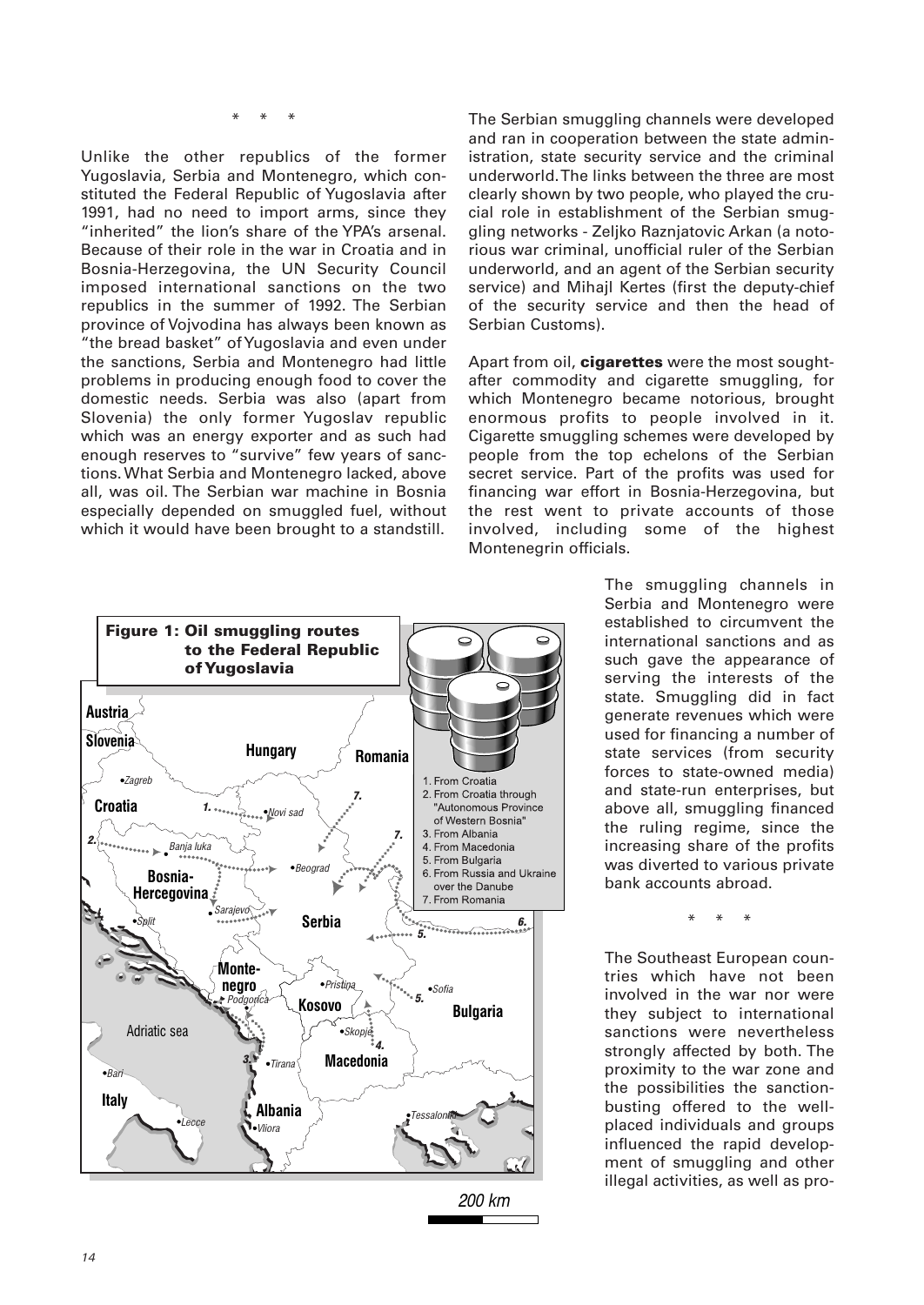liferation of organized crime and corruption in Macedonia, Albania, Romania and Bulgaria.

During the war in Bosnia-Herzegovina, Macedonia was involved in the **illegal arms trade.** According to press reports, three Macedonian ministers of defense, one foreign minister, the head of intelligence service and one MP were involved in the illegal weapons trade. According to estimates of the international organizations, Macedonia was **among the most active violators of sanctions** imposed on the rump Yugoslavia. The Serbian-Macedonian border witnessed the countless not-too-hidden passages of whole convoys of tank trucks, organization of which would have been impossible without the involvement of government officials. Numerous Macedonian "businessmen" participated in a popular scheme used by thousands of Serbian entrepreneurs for side-stepping the sanctions. The scheme involved an establishment of a phantom company in Skopje. The Serbian goods (which could not be legally exported) were smuggled across the porous Serbian-Macedonian border and then exported, branded with the Made in Macedonia label. For few years, this scheme was one of Macedonia's main foreign currency earners. Needless to say, all these activities had an enormous impact on the spread of corruption in Macedonia.

The majority of the **Albanian** smuggling channels were developed by the former agents of the Albanian secret service Sigurimi. Sigurimi was abolished in July 1991 and replaced with the National Intelligence Service (NIS). As a result of this restructuring, many of the approximately 10,000 Sigurimi agents lost their positions and turned to organized crime, often in partnership with the **Italian organized crime**, which has entered Albania almost immediately after the collapse of the country's Stalinist regime. The **smuggling of oil** to the rump Yugoslavia (especially to Montenegro) soon became the most lucrative activity in the northern Albania. The realization of this project would not be possible without participation or at least without the knowledge of authorities in Podgorica and Tirana. According to the source in the Albanian railway company, more than 1 million liters of oil were transported from Durres to Montenegro in September 1994 alone. The involvement of government officials and the former Sigurimi agents, who were appointed as the leading figures of the customs and tax authorities, was confirmed by Genc Ruli, the former Finance Minister in Sali Berisha's government.

Channels for **trafficking people** to Greece and Italy were also set up almost immediately after the collapse of the communist regime. The trafficking of people to Italy was developed in cooperation with the Italian organized crime, especially with the Sacra Corona Unita clan. The first contacts were connected with the Italian mafia's purchases of weapons and explosives from their Albanian partners, who had easy access to Albanian arms depots due to their close ties with the former Sigurimi. The cooperation soon extended to include drugs and illegal immigrants.

The severity of Ceausescu's regime in **Romania**, the pauperization and shortages, created by the mismanagement of the command economy and the drive to repay the Romanian foreign debt created the extremely fertile ground for proliferation of trans-border organized crime. Unable to buy raw materials and to sell their products on open market, numerous large and small state-owned enterprise managers participated in development of a huge black market. Many agents of the Romanian Department of State Security, popularly known as Securitate, also played an exceptionally important role in its development and expansion to include money laundering and cigarette, drugs and arms smuggling schemes. Cigarette, drugs and arms smuggling was initiated in 1970s with the goal of obtaining hard currency for Securitate's covert operations abroad. Yet, because the poor living conditions in Romania were so widespread, even the privileged Securitate agents were affected, and this gave them a strong incentive to abuse their positions and to begin diverting the funds, generated through smuggling, to their personal bank accounts abroad (mainly in Switzerland).

Like all other Serbian neighbors, Romania also exploited the opportunities offered by the international sanctions imposed on the rump Yugoslavia. In the year 2000, the then-President Constantinescu accused his predecessor, Ion Iliescu, and the former Foreign Minister Melescanu of being involved in the **oil smuggling** to Serbia. Such allegations are not uncommon in the Southeastern European political infighting and should be treated with caution. Yet, it is hard to believe that the largest operation, involving around 1,000 railway wagons loaded with fuel and which, as subsequent investigation has revealed, crossed from Romania into Serbia at the Jimbolia border crossing, could have been performed without the knowledge of some of the most senior Romanian public officials.

Romania was also among the largest exporters of arms to all warring sides in the former Yugoslavia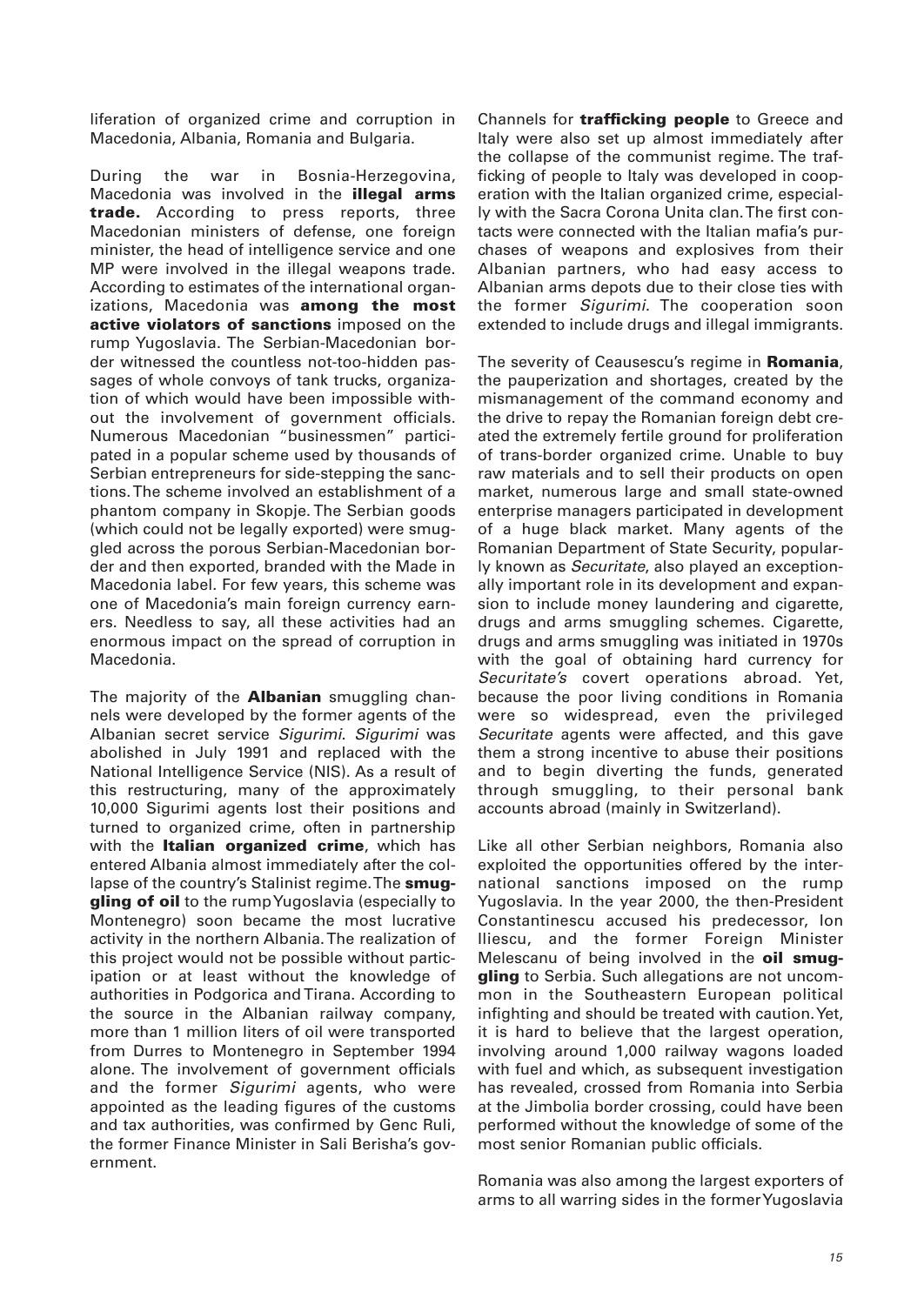during the arms embargo imposed on them. The **illegal arms exports** were controlled by former Securitate and army employees. Viktor Stanculescu, the former head of the quartering corps for Romanian army and a member of the tribunal which sentenced Ceausescu to death, became the owner of several leading arms exporting companies (all of which were selling weapons to Croatia and to Serbia) almost immediately after the revolution.

The smuggling channels in **Bulgaria** were set up by the communist state and were controlled by the former State Security – the secret service of the communist regime. Regretfully, proof of this criminal activity no longer exists. Only accounts of anonymous participants in the smuggling channels and some indirect evidence are available today. There are also the accusations by western states of smuggling of arms, drugs, medications, and excise goods.

In the period 1987-1989 certain individuals were granted control over part of these channels and vast authority to dispose with the undercover companies. This allowed them to appropriate former secret funds into personal accounts. Following the collapse of the totalitarian system and the subsequent transformation of the State Security structures in the period 1990-1993, thousands of police officers were made redundant or left the Ministry of the Interior, taking with them a large part of the archive files on agents, connections, and mechanisms for evading border control. At the same time, the ensuing vacuum in the exercise of control functions by the state, as well as the economic recession, especially in 1989- 1991, created favorable conditions for **illegal trafficking in goods** intended to meet the domestic demand for a wide range of products. While until November 10, 1989, when the Communist regime fell, the State Security was mostly engaged in trafficking to other countries and transiting of drugs and banned goods, after that date the same smuggling channels came to be used for the illicit import of anything that could be sold in Bulgaria. Evading payment of customs and excise duties and fees, certain circles of former police agents and party activists earned illegal profit and accumulated huge financial resources.

Macedonia, Albania, Romania and Bulgaria had to face numerous difficulties when they started their transition to the market economy. The swift political and economic changes, the rising unemployment, and the rising discrepancy between wages and prices pushed many people into the gray economy and on the black market. The abolishment of tight restrictions on movement of goods and people (especially in the case of Albania and Romania) at the same time removed many obstacles which hitherto prevented people from engaging in the shadow economy. In the first years of transition, smuggling was a nationwide phenomenon tolerated by the authorities to avoid the social upheaval among the pauperized population, which had little choice apart from engaging in small-scale oil smuggling to the rump Yugoslavia and in the "suitcase trading." Of course, the corrupt involvement of numerous high-ranking government officials in the largescale smuggling operations is another, even more significant reason why in the early 1990s virtually no attempts to counter smuggling - and corruption that made it possible - were made.

## **2.2. Expansion of Trans-Border Organized Crime and Corruption: Causes and Course**

The trans-border organized crime networks, set up semi-officially with the knowledge and often even active participation of the highest state officials, were soon "privatized" by certain wellplaced individuals and groups within or closely connected to the ruling elites. The process of "privatization" of the smuggling channels was well underway by 1992 in all the regional countries and largely concluded by 1995 (the only exception was Kosovo where the process could be observed between 1997 appearance of the KLA as an important regional player and the 1999 NATO campaign). During the same period, the channels initially established for smuggling predominantly weapons and oil were expanded to include other goods, such as drugs, stolen vehicles, cigarettes, alcohol and other commodities. The origins of the constantly growing Balkan trade in human beings can also be traced to the 1992-1995 period and to the lucrative business of "assisting" refugees to escape from the war zones to safety. Thus, transborder organized crime and corruption started to seriously undermine the normal functioning of the states in the region.

While the regimes, which were actively engaged in development and organization of the smuggling channels, remained in power, virtually no attempts were made to stem trans-border crime and the corruption that facilitated it. In Croatia, Bosnia-Herzegovina, Montenegro and Serbia, where due to the specific circumstances (involvement in the war being the most important one) the same regimes remained in power for almost the whole decade, all the attempts to check the flow of smuggled goods were only cosmetic, if made at all. In countries, where governments did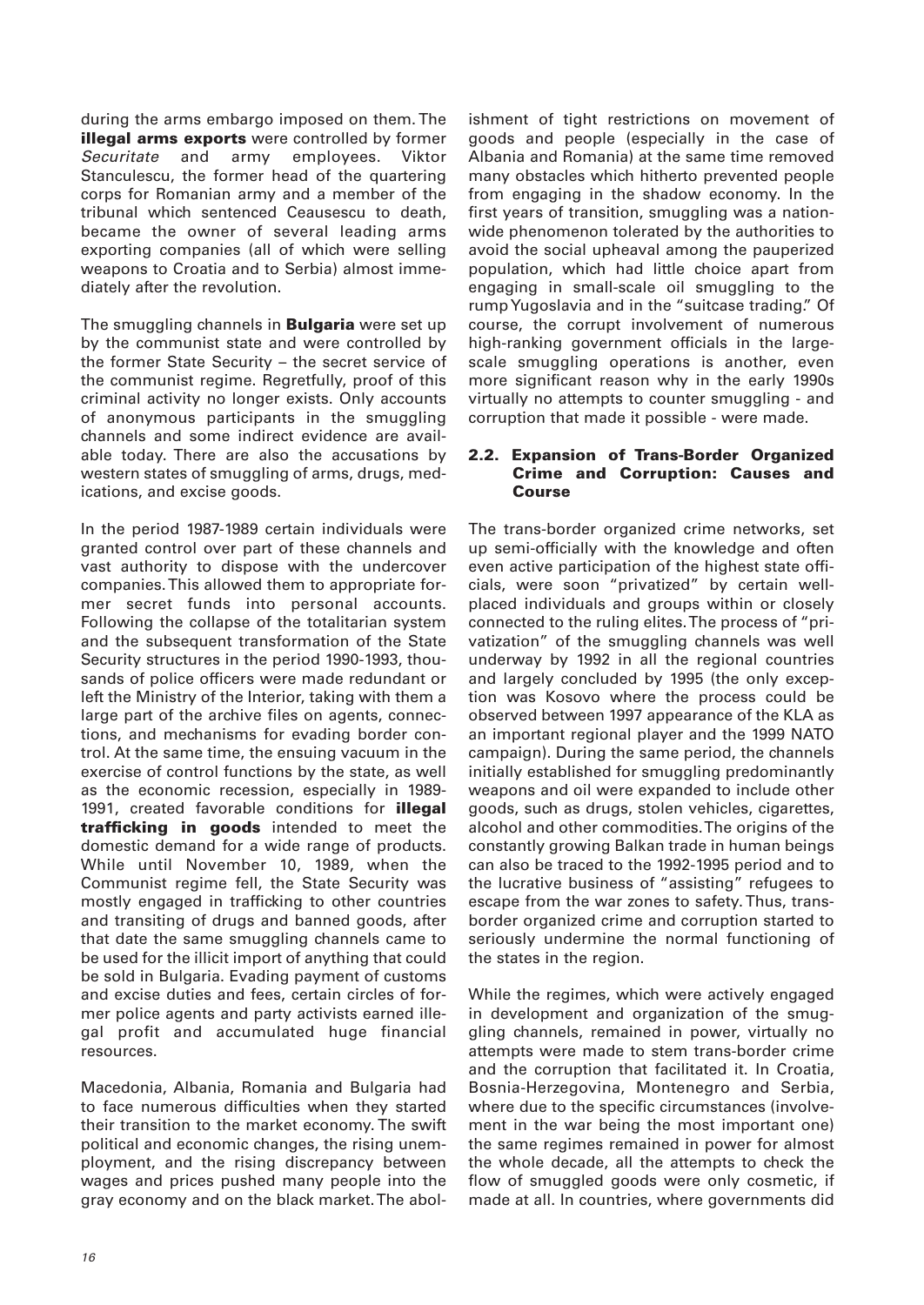change (Albania, Bulgaria, Macedonia, Romania), some measures to stem proliferation of smuggling were taken. Unfortunately, in most cases these measures were ineffective, and led only to the change of people involved in the smuggling.

The Croatian authorities justified the proliferation of smuggling and their virtually complete inability (or unwillingness) to put an end to it with the fact that Croatia was still engaged in the armed conflict and that more than a third of Croatian territory was not under their control. Liberation of these territories was declared as having the absolute priority and all other issues, including the fight against corruption, organized crime and illegal trade, were conveniently put off to some unspecified future. Little has changed after the war ended. Many of the high ranking individuals engaged in smuggling and other criminal activities enjoyed complete immunity from prosecution, due to their "defenders of the homeland" status.

Before the Dayton Agreement, which ended the war in Bosnia-Herzegovina, any attempt to put an end to illegal trade was unthinkable. No legislation, no police force, no customs services, and even no clearly defined and recognized borders existed. Above all, there was absolutely no willingness on the side of the authorities to tackle the problem. Trans-border organized crime and war formed a closed circle in which the war generated the need for smuggling and the profits smuggling was bringing to those involved generated the need to prolong the war for as long as possible. After the war, the provisions of the Dayton Agreement, which aimed above all to preserve peace and stability in the country, created conditions in which any serious action against organized crime and corruption was made virtually impossible. Complicated political and administrative arrangement, division of the country on two entities (of which the Croat-Muslim federation was further divided into 10 cantons), as well as the more pressing issues like post-war reconstruction, return of refugees and displaced persons, and preservation of peace, sidetracked the fight against organized crime, smuggling and corruption. These issues were not addressed properly until the end of the decade.

In the Federal Republic of Yugoslavia, the international sanctions offered the same excuse the war offered to the elites engaged in the illicit trade in Croatia and Bosnia-Herzegovina. Smuggling was "necessary" to help Yugoslavia survive under the "unfairly" imposed sanctions. While Milosevic's regime was in power, not surprisingly, no attempts were made to fight against the illegal trade. Furthermore, even the general public, the civil society and the majority of opposition parties hardly ever raised the issue, despite the fact that it was already more than clear that the only survival the trans-border organized crime made possible was the survival of Milosevic's regime. The explanation for this might lay in the fact that huge segment of the population was either directly involved in or dependent on smuggling (predominantly small-scale or so called "suitcase" smuggling).

In Kosovo, the KLA's armed insurrection and the consequent clashes between the KLA and the Yugoslav security forces destroyed even the last vestiges of law and order in the province, giving the drug smugglers an almost completely free reign. The alleged goal behind the drug trade continued to be the "liberation" of Kosovo from the Serbian "occupation" while in fact it served primarily for personal enrichment of the members of 15 clans, allegedly controlling both the drug trade and the KLA. Prior to the UN Mission in Kosovo (UNMIK) taking over the administration of the province in 1999, effectively no authority existed which could possibly try to curb the drug traffic.

In Albania, the weak government, inadequate and non-enforced legislation, corrupt and ill-equipped security forces and dire economic situation all contributed to creation of a perfect environment for proliferation of organized crime. The involvement of the highest representatives of the governing Democratic Party in smuggling and other criminal activities prevented any serious action against the illicit trade before the 1997 collapse and the subsequent change of the government. The 1997 events exacerbated the problem to an extent that the new, Socialist government, even if we assume that it was actually wiling to do so, was completely powerless to do anything on its own and the international community had to step in. The most important development was the establishment of European Commission's Customs Assistance Mission in Albania, deployed in June 1997 on request from the new Albanian government.

During the rule of the Party for Social Democracy (PSDR, the former communists) in Romania, which lasted until the 1996 elections, numerous ties were forged between some governing officials and the shadow economy structures. The former provided the latter with easy access to unsecured credits from the state banks (three of the main state banks were driven to the edge of bankruptcy because of this practice), with legal "blessings" for their trading monopolies, and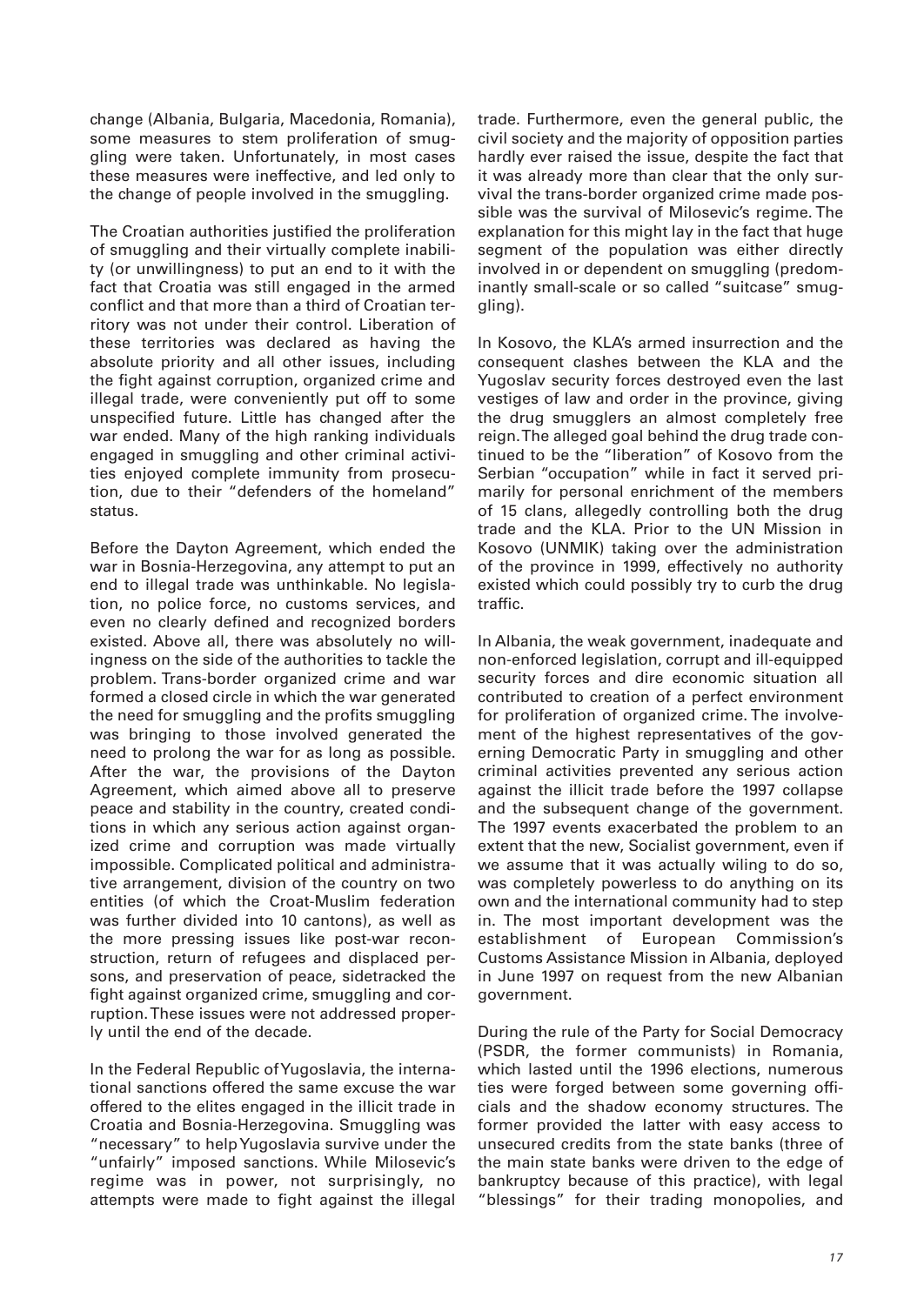with the preferential treatment in privatization procedures. The new Romanian "business" class provided their political mentors with funds for their electoral campaigns and other, official and unofficial, needs. In such an environment, the fact that hardly any measures were taken to curb corruption and the gray economy, including smuggling and trafficking, hardly comes as a surprise.

In Bulgaria, where six regular and two interim cabinets were in power in the period 1989-2001, the following pattern could be observed every time the government changed (the situation was very similar also in other countries):

- The electoral campaign, in which promises to fight corruption and organized crime play an exceptionally important role, in fact intensifies the activities of the trans-border organized crime networks, since those involved try both to build up "reserves" for an uncertain future and to take advantage of the ensuing power vacuum between the elections and the inauguration of the new government.
- When the latter takes place, some swift and highly publicized steps are taken – some contraband channels are broken, some of the involved (most often including some customs officers) might be dismissed or arrested.
- The smuggling and corruption, however, are rarely significantly effected. Rather, new people, close to the new authorities, take over the smuggling networks.

# **2.3. Trans-Border Organized Crime and Corruption in Southeastern Europe**

Trans-border organized crime and corruption are intrinsically connected. When something is to be transported out of or into the country in order to avoid payment of customs duties and other fees and taxes, it very often requires the assistance of border and other officials from various government agencies – passport control, immigration, customs, etc. Corruption is particularly common in the case of smuggling of commercial goods.

Smuggling-related corruption is found at every level of the public administration in the region. The claims that corruption only implicates the rank and file of administration while top management levels are supposedly "immune" against it are incorrect. The series of disclosures concerning corruption and personal gains on the part of senior public officials, the striking rise in their standard of living, and the information about funds and property they have acquired all suggest that

corruption exists even in the higher ranks of public officials.

The smuggling of goods has inflicted considerable damage to economies of the SEE countries. It is often accompanied by trafficking in banned or controlled substances and items; criminal acts; competition between the organized smuggling groups, and between traffickers and lawful importers. Moreover, in order to stay in the market, lawful importers are forced to resort to violations of the established foreign-trade regulations.

Trans-border organized crime has a destructive effect not only on the economy, but also on the institutions and the rule of law in a given country. The huge resources accumulated in this manner allow engaging in covert financing and refinancing of various types of legal and illegal undertakings. This is largely due to the fact that the revenues from smuggling do not enter official government statistics; they are never declared and thus never registered with the relevant authorities. Practice shows that all too often proceeds from illegal trafficking serve to finance political parties, labor-unions and other organizations in SEE. Illegal import adversely affects domestic production and harms sectors of strategic importance to the country. In its various forms it is in fact one of the means companies employ to enter a given market. It is also used to monopolize a certain economic or other sector of activity – for instance the trade in alcohol, cigarettes, grain, sugar, video and audio equipment.

The goods most frequently subject to smuggling are those with high import tax rates (cigarettes, alcohol, motor vehicles), goods subject to national bans and restrictions such as arms, narcotic substances and precursors, pornographic materials, subsidized goods, protected animal species and plants, goods and technologies of civil and military use, works of art and objects of cultural and historical value, strategic raw materials, forged goods and products violating intellectual property rights, goods subject to international control, nuclear and radioactive materials, hazardous and toxic substances and wastes, hi-tech products, etc.

Illegal import can be carried out at any time and anywhere along the border, with the actual places of occurrence falling in two main zones – points where customs control is executed (ports, airports, border checkpoints, free trade zones, and others) and points outside customs control – a remote location along the coastline, a minor port or airport.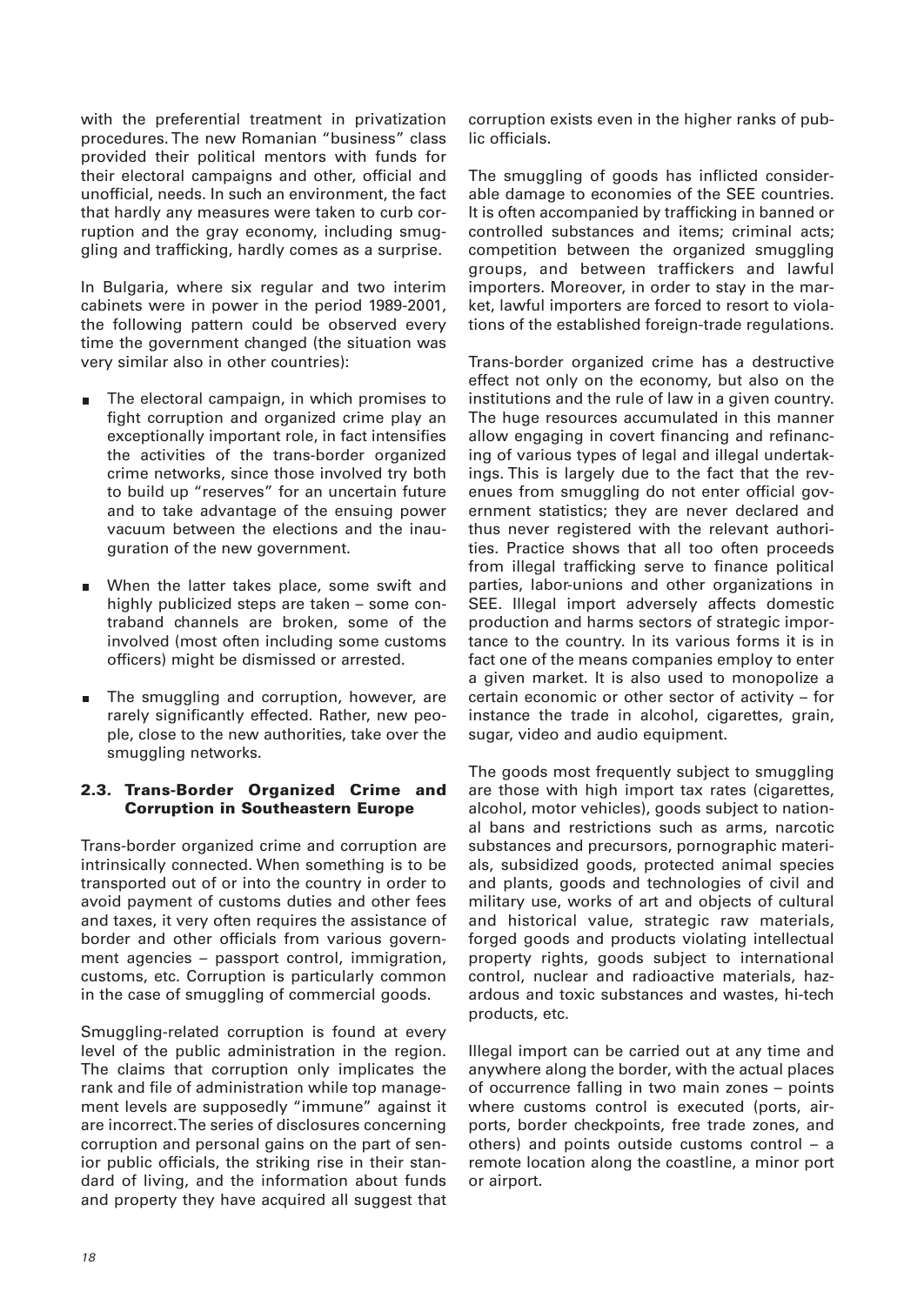Depending on the nature of smuggled goods, as well as on the initial and final buyer (destination), citizens of different states are engaged as perpetrators. In a number of cases the citizenship of the person used for the smuggling is of great significance insofar as there are visa restrictions on the movement of persons and goods in certain regions of the world - for instance, the Schengen Agreement. Illegal trade with a final destination in a Schengen country usually involves nationals of these countries, or persons frequently traveling to these countries.

A key factor for increasing or reducing smuggling is the adequacy of customs control in the detection, detainment, and seizure of illegally imported or exported goods. Typical for Southeast Europe is the hierarchical corruption pressure on the officials exercising the border control, the lack of coordination among the various agencies, the lack of established and effectively functioning information systems and information dissemination networks, inefficient internal control mechanisms, and inadequate resources and facilities. When traffickers realize that control is weak, that corruption is rampant among customs officers, and that they run a low risk of being intercepted and punished, the situation in the state is considered favorable to engaging in smuggling. This is mostly been the case in SEE throughout the 1990s.

All forms of trans-border crime that take place with the awareness and assistance of officials involve the commission of a crime – bribery or misuse of public office. In the cases of mass smuggling, and especially in the trafficking in fast-moving consumer goods, there are simultaneous violations of the customs and criminal legislation.

The specific forms of corruption in SEE can be summarized in several more general types of criminal interaction between smugglers and public officials:

- m. Corrupting the customs administration in order to speed up a certain operation, including the processing of documents, and thus allow a businessperson or organization to conclude a given transaction in the fastest possible way.
- Corrupting officials in order to cover up violations of customs laws and internal regulations.
- Participation of border and customs administration in the setting up and operation of smuggling channels across the border.

Certain enduring and recurrent schemes of combining the interests of traffickers and corrupt officials exist. Moreover, the linking and interaction of interests follow a definite logic. There is a connection between the level of organization of smuggling activity and the officials involved in corruption.

The so-called "suitcase trade," in which hundreds of thousands of individuals in the whole region are engaged, typically involves one, and occasionally more than one, family member. They establish contact with individual representatives of customs authorities and other control agencies, effecting a corruption deal. Regardless of the actual role of the public official – whether passive or active under criminal legislation definitions – the smuggler pays a certain "fee" to the official authorizing the illegal transfer of the goods.

The use of smuggling channels in SEE involves a more complex chain of corruption deals, including the **redistribution of the bribes received.** This chain implicates officials from different agencies, who supply railway tanks, transport corridors, terminals for the loading and unloading of fuel. All too often public officials illicitly work for the owners of the smuggling channels, which have been "privatized" by semi-criminal and criminal groups. A stable system is thus formed of a dual loyalty of key officials: legitimate, to the state; and covert and illicit, to the group that bribed them.

The third, and most dangerous, form of interaction between traffickers and public officials is the illicit transfer of goods which benefits the political elite of the country and is thus protected by a political "umbrella." Those instances involve the so-called "grand corruption."

Below four categories of smuggling and related corruption in SEE are examined in more detail.

# **Mass Smuggling ("The Suitcase Trade")**

Mass smuggling is a specific form of the illegal trade in goods. Its significance is often underestimated, despite the fact that it constitutes a considerable part of the illegal imports and exports in Southeast Europe. Suitcase traders cross-borders daily (sometimes even several times in the same day). Upon each crossing, they transfer merchandise for which no customs duties and other fees are paid. Instead, a bride is often paid to the border police and customs officials. Suitcase traders make additional profit due to the price differences of the smuggled goods on both sides of the border. The goods most often smuggled in this man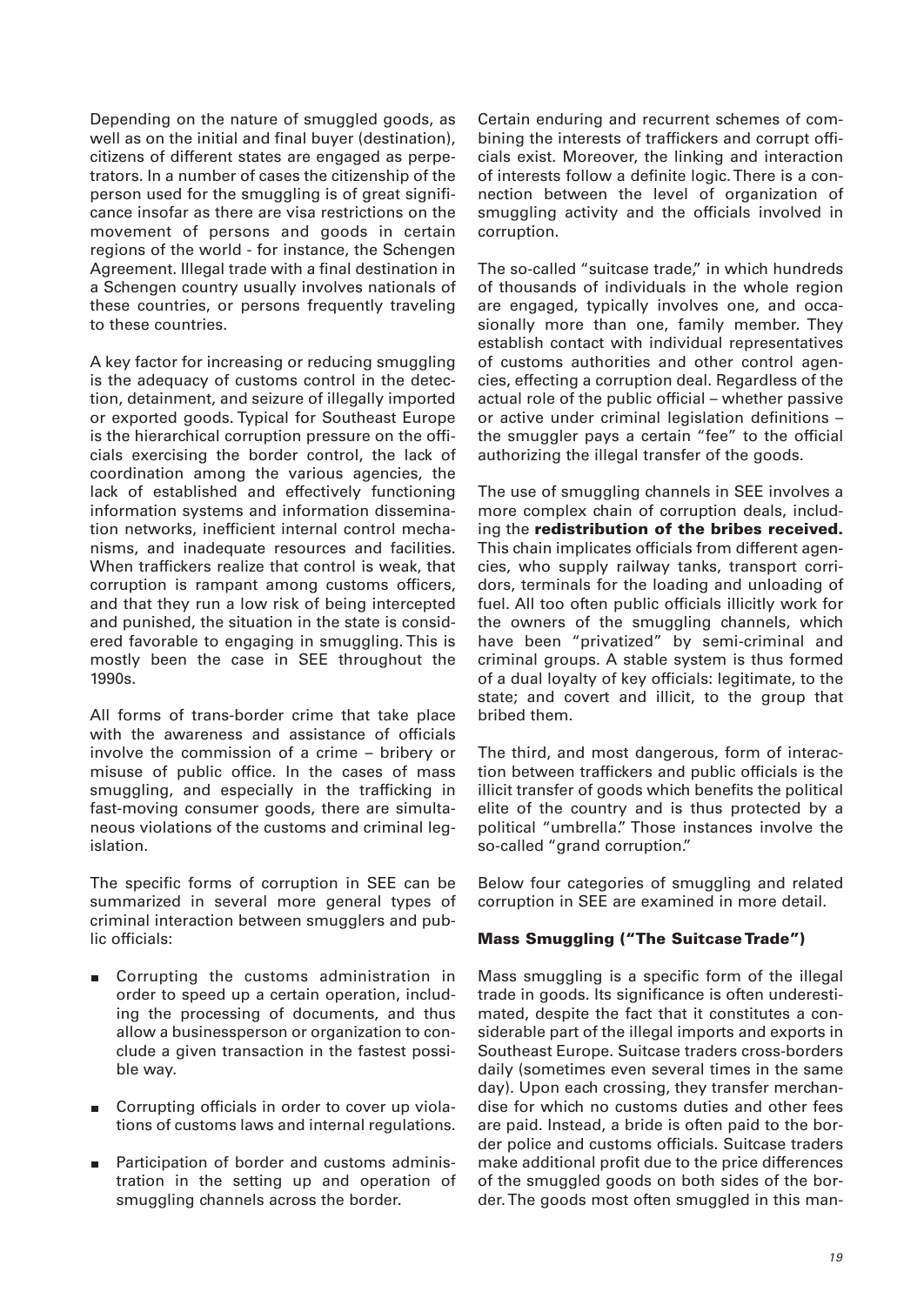ner include gasoline, household consumer goods, foodstuffs and beverages, fruits and vegetables, clothes, medicine, etc. The goods subject to import and export bans may also be involved. Turkey plays the role of the most important regional "shopping center," with suitcase traders from Bulgaria, Romania, Macedonia, FR Yugoslavia and Albania contributing an important share to the enormous turnover the suitcase trade generates in Turkey (according to the Turkish statistical data, **the volume of suitcase trade is between \$8 and 9 billion per year**).

All countries in SEE have been affected with this phenomenon to a greater or lesser degree. In some, however, the suitcase trade reached such proportions that it begun to seriously threaten the local economy. Croatia is such an example. In the second half on the 1990s, Croatia became arguably the most expensive transitional country in which a rapidly growing number of people found it increasingly difficult to get by. The solution was found in the virtually nation-wide phenomenon of "suitcase" smuggling, with scores of Croats daily visiting Bosnia-Herzegovina, Hungary and even Slovenia to buy food and other commodities. The exceptionally high prices in Croatia were partly a result of war and the consequent destruction of industries and infrastructure, and partly of the rampant corruption and the related "tycoonization" of Croatian economy, which resulted in majority of enterprises being plundered and brought to bankruptcy. The resulting corruption of the law-enforcement administration has become extremely difficult to overturn.

For years, Croatian authorities did nothing to curb the "suitcase" trade, despite the losses it was bringing to its domestic production and to the state budget. On the contrary. Viewing the "suitcase" trade as a safety valve for preventing the social upheaval, Croatian authorities even made custom frauds and smuggling much easier by opening around 200 border crossings, of which 108 between Croatia and Bosnia–Herzegovina alone (in addition to numerous official crossings, there were up to 400 unofficial points of entry between Croatia and Bosnia–Herzegovina where goods were smuggled in or out of the country). Only 20 of them were properly equipped for control of passengers and goods. Due to the lack of customs officials, many border crossings were controlled only by the police who rarely did anything but check the identity of the passengers.

Mass smuggling in **Kosovo** represents perhaps even a more pressing problem than anywhere else in the region, because numerous indications exist that it is controlled by the organized crime structures, which have evolved from the KLA and which are closely connected with the local political elites. Kosovo smugglers are making huge profits through customs frauds, which UNMIK (the United Nations Mission in Kosovo) has so far been unable to tackle. In 1996, the governments in Belgrade and Skopje signed an agreement according to which a flat one percent duty is charged on all goods, traded between the two countries. UNMIK respects this agreement and consequently, the same low duty is levied on all imports from Macedonia, Serbia and Montenegro to Kosovo. The duty for imports from all other countries is 10 percent. The smugglers use this and forge documents and stamps to present goods (including even bananas and oil), coming from other countries, as originating in Macedonia. In first four months of 2001 alone, over 200 false certificates, issued by the Macedonian customs authorities, have been detected. The situation is even worse on the "border" with Serbia, where, due to the still unclear status of Kosovo, only semi-official "control points" exist, at which the taxes collected by the "border officials" end up in their pockets, instead of in the Serbian and Kosovar budgets.

Some estimates about the range of suitcase smuggling and customs frauds in **Albania** can be made from the data on collected customs revenues. The reforms in the customs and tax authorities, initiated in 1997 by the new Socialist government with the assistance of international institutions, soon produced some tangible results:

- In 1996, customs revenues were only \$10 mil- $\blacksquare$ lion.
- From September to December 1997 alone, \$28  $\blacksquare$ million were collected.
- However, the estimated losses from **unpaid customs duties for 1998 were still over \$80 million,** and the extent of smuggling and corruption in Albania continues to be higher than anywhere else in Europe.

One of the ways to estimate the scope of the suitcase trade is the number of "exits" from the country. In **Bulgaria**, such research was conducted by the Center for the Study of Democracy and based on the information supplied by the National Statistics Institute. In 1996 and 1997 more than 3 million exits were registered. Most of the visits of Bulgarian citizens were made to the neighboring countries: about one third of all departures were to the Federal Republic of Yugoslavia, 17 percent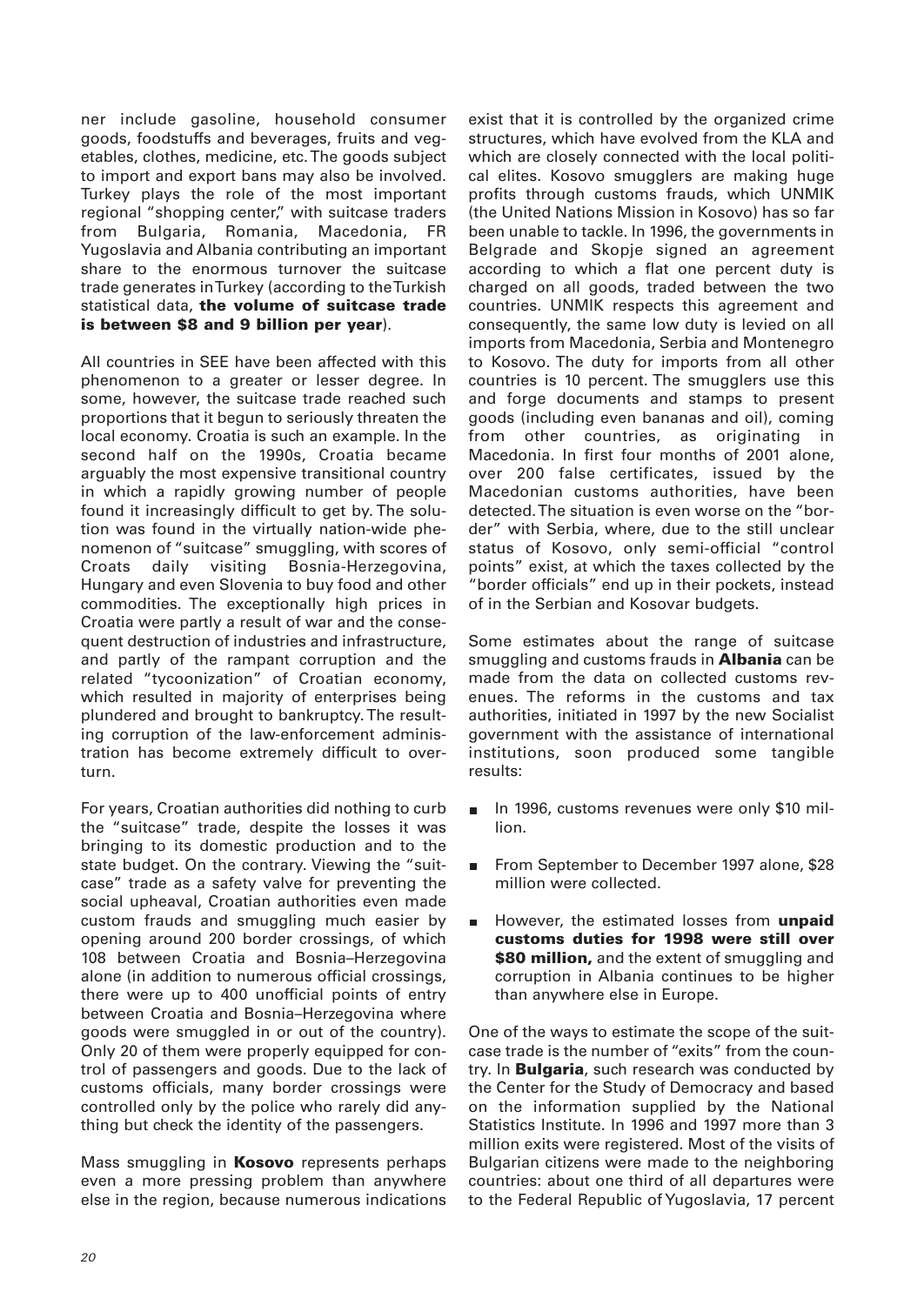to Turkey and 15 percent to Romania. In nine out of ten cases, "tourism" was the reason cited for the trip. Yet, "tourism" can be regarded (to an extent) as a valid reason only in the case of Turkey, which is in fact a popular tourist destination. In cases of Yugoslavia and Romania, the numbers offer a very good indication of the potential scope of the suitcase trade. According to this estimates, there is reason to claim that between one fourth and one third of 900,000 people engaged in the private sector are involved in the suitcase trade. This makes it the **largest sector of the Bulgarian economy** in terms of the number of people engaged. A large number of small and medium-sized enterprises in Bulgaria depend on suitcase trade.

#### **Smuggling of Excise Goods**

The goods which are smuggled most often are mainly those that tend to undergo transformation, or are completely consumed, when used. Such are fuels and lubricants, alcoholic and nonalcoholic beverages, foodstuffs, raw materials for the production of goods, etc. In other words, when they appear in the market and are sold, they are difficult to identify, and since they subsequently disappear they cannot be tracked down should it be established that they were imported illegally. The second important characteristic of most often smuggled goods are the high import tax and duty rates (so-called excise goods). Cigarettes and other tobacco products have both of these two features. It is thus hardly surprising that cigarette smuggling became one of the most profitable and widespread illegal activities in the region.

The cigarette smuggling in the region involves both the locally produced cigarettes and the major international brands. The schemes for smuggling locally produced cigarettes usually involve "export" to a neighboring country, followed by illegal transport of these same cigarettes back into the country of origin. Cigarette smuggling was facilitated with the existence of several borders in the region, which were deliberately kept porous for political reasons (border between Croatia and the Croat-populated Herzegovina, border between Serbia and the Serb-populated Republika Srpska, and the border between Serbia and post-1999 Kosovo). Another popular customs fraud, used in cigarette smuggling, is to present cigarettes as being produced

in a (real or non-existent) domestic factory, and not abroad as it is really the case.

Representatives of the World Bank and the IMF estimate that Bosnia-Herzegovina **loses around \$250 million annually** because of the illegal cigarette imports.<sup>1</sup> For example, every month approximately 280 tons of cigarettes, produced in the Croatian tobacco factory Tvornica duhana Rovinj, are sold in the republic. However, only around 100 tons are legally imported every month.

After the fall of Milosevic's regime, the new Serbian authorities took numerous measures to cut the cigarette smuggling channels and to regulate the trade with cigarettes and other high-duty commodities:

- $\blacksquare$ According to the Serbian Prime Minister Djindjic and the head of the Federal Customs Administration Begovic, the share of the illegal cigarettes on the market decreased from 65 to 15 percent by September 2001.
- In 2000, just slightly over \$400,000 were collected from duties on cigarette import.
- In 2001, the sum was 32 times larger (almost \$13 million).
- In 2001, 5,313 tons of cigarettes were legally  $\blacksquare$ imported, against the 3,078 tons for the whole period between 1995 and 2000.
- Numerous arrests were made and over  $\blacksquare$ 500,000 boxes of cigarettes confiscated.

Still, according to estimates of G17, a Serbian think-thank involving many of the country's top economists, Serbia still looses **\$120 million annually** in revenues due to the illegal cigarette import.<sup>2</sup>

According to the estimates, **95 percent of cigarettes** smoked in Kosovo were smuggled into the province. Most of these cigarettes entered the province from Serbia.

According to the data of the former Macedonian Interior Minister Trajanov, between June and September 2000 alone, more than 1,300 trucks of cigarettes were exported duty-free to Serbia and Kosovo and then smuggled back into Macedonia.

<sup>1</sup> Elizabeth Sellwood Oxfam. "Policy Recommendations for Sustainable Post-Conflict Reconstruction in South Eastern Europe," International Security Information Service. 19 February 2001. <http://www.isis-europe.org/isiseu/conference/conference\_3/part\_2b\_recommendations.html>.

Tatjana Stankovic. "Reforme iza dimne zavese." AIM Press. 30 September 2001. <http://www.aimpress.ch/dyn/pubs/archive/data/200109/10930-014-pubs-beo.htm>.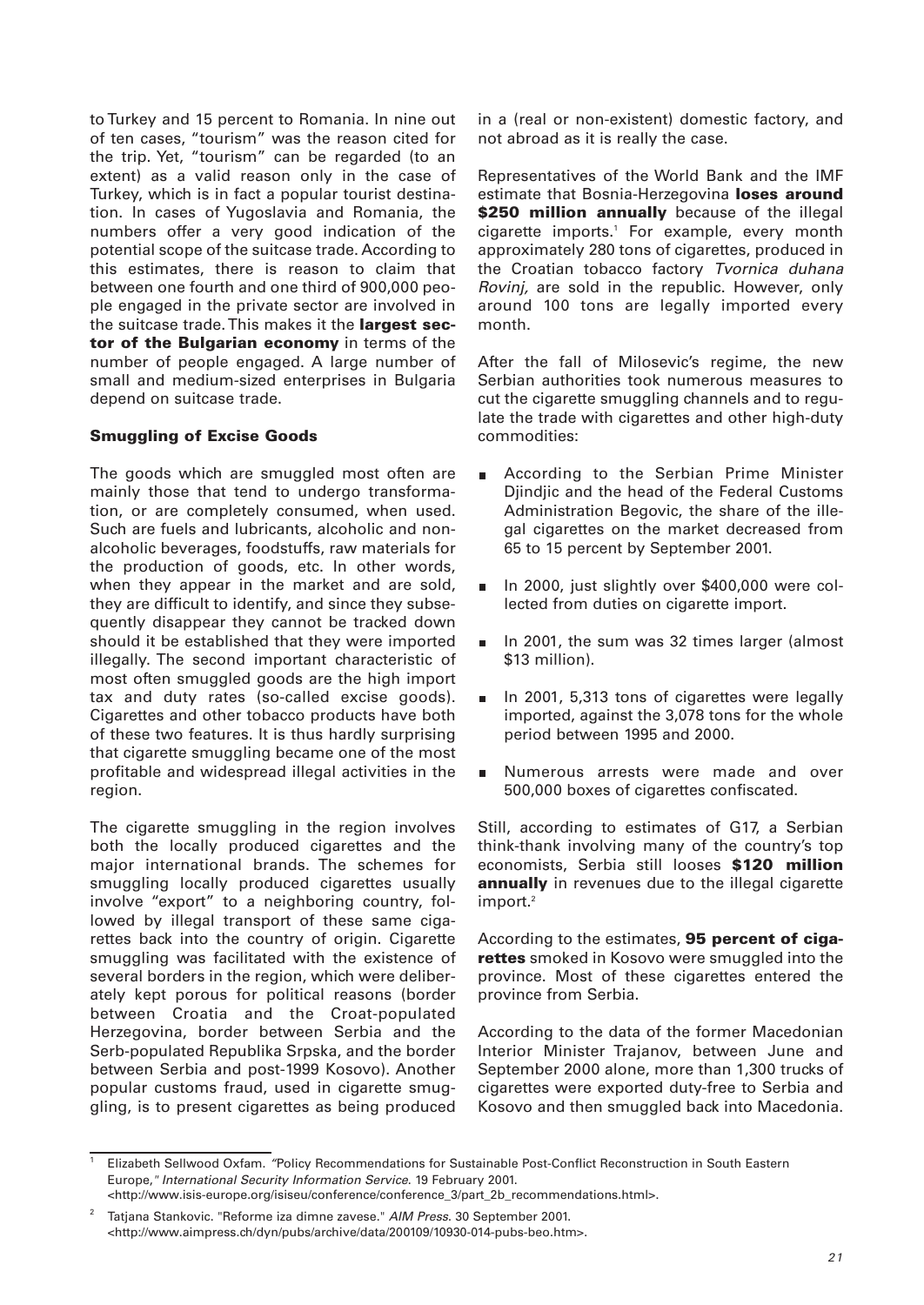There, they were sold on the market by small traders and street vendors. Trajanov estimates that the organizers of the smuggling (who are, according to him, closely connected to the two ruling parties) pocketed **\$57 million of profits.**

One of the biggest **Romanian** smuggling scandals of 1990s involved the illegal import of cigarettes and had dealt a significant blow to the administration of President Constantinescu. It involved smuggling of cigarettes worth several millions USD to Romania through the Otopeni military airport near Bucharest.

According to the most conservative estimates, the annual sales volumes of cigarettes in **Bulgaria** are about \$120 million. The imported cigarettes sales amount to 15 percent of the cigarettes sold (\$18 million). Yet, in 1998 the value of the legally imported cigarettes was only about \$2.5 million, which means that only 14.1 percent of the imported cigarettes, sold in the country, have been registered with the relevant authorities and that the proper taxes have been paid. The situation even worsened in 1999. A comparison shows that the duties paid by October 1999 had dropped by about 35 percent compared to 1998. The cigarette import often involves the most flagrant forms of smuggling, with entire shipments smuggled into the country, with documents being forged with false customs seals and with involvement of ghost companies.

The cigarette smuggling in **Montenegro** has reached such proportions in the last decade that the tiny republic has acquired an infamous name of the "Cigarette Empire" in the international press, with allegations of the direct involvement of the republic's highest government officials in this illegal activity often being made. According to the estimates, Italy looses a few hundred millions USD annually in unpaid taxes due to cigarette smuggling. The German government's customs investigator, dealing with the cigarette smuggling, estimates that in the years 2000 and 2001, the **EU lost \$3.4 billion** because of the unpaid taxes for cigarettes smuggled from Montenegro. In December 1999, the former Montenegrin Foreign Minister Branko Perovic was indicted on charges of cigarette smuggling and racketeering by the Public Prosecutor in Naples. In May 2002, the prosecutors in Bari opened an investigation against Montenegrin President Milo Djukanovic in regard with his alleged involvement in a cigarette smuggling ring and links to organized crime.



# **The Smuggling of Illicit Drugs**

The Southeastern Europe is a bridge between the Middle Eastern and Central Asian drug producers and the Western European drug consumers. The heroin produced in Afghanistan travels through Iran to Turkey, where it is refined, and then to Bulgaria.

Bulgaria is the crossroads where three main drug smuggling routes through the Balkans separate:

**The bulk of the Asian** heroin traveled from Bulgaria through the former Yugoslavia prior to 1991. During the war in Croatia and Bosnia-Herzegovina, this route was temporary cut off and two alternative routes took over its predominance. After 1995,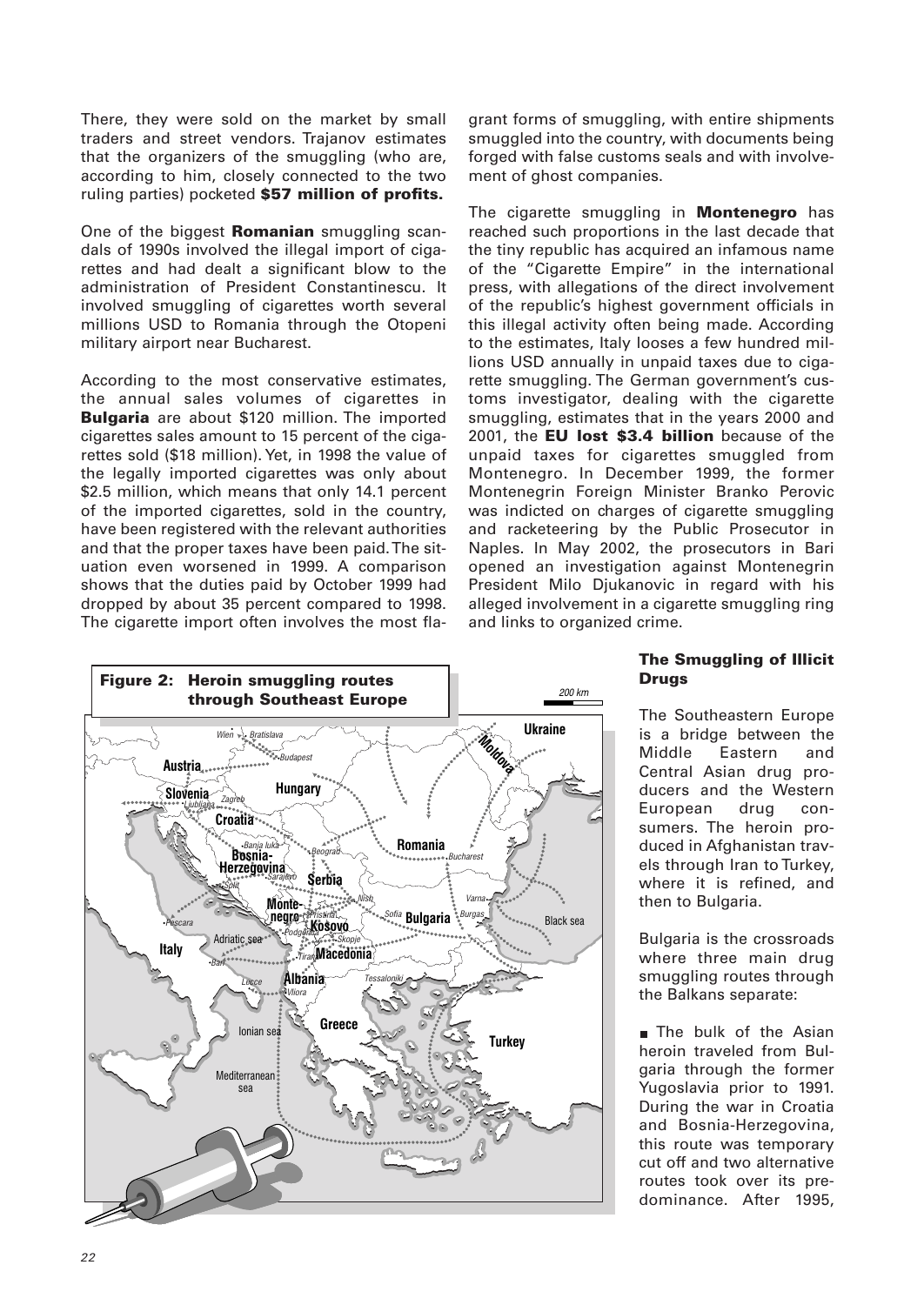

One of the consequences of the war in the former Yugoslavia was that now the illegal drug trade encompasses all the countries in the region. Political instability, poverty, corruption, weak democratic institutions, insufficient and poorly equipped security forces and illguarded, porous borders made the region ideal for drug smuggling.

The drug trade enabled the international organized crime (especially the Italian mafia, and Turkish and Middle Eastern drug smuggling networks) to

this "classical" route was again revived, and after 1997, a sharp increase in drug traffic through former Yugoslavia was noticed, testified with the increasing number of drug seizures, as well as with a drastic increase in drug consumption in the major urban areas.

- $\blacksquare$ The northern route leads through Romania and from there either through Hungary to Czech Republic and Slovakia (and from there to EU countries) or through Ukraine to Poland (and from there to EU).
- The southern route leads from Bulgaria through Macedonia and Kosovo to Albania. After becoming de facto independent from Yugoslavia in 1999, **Kosovo** reaffirmed its "role" as the center of the Southeast European drug smuggling networks. The International Narcotic Enforcement Officers Association estimates that the Kosovo mafia handles between **four and a half and five tons of heroin monthly** now, which is more than double than before the 1999 war. The drug smuggling is closely connected to the 2001 conflict in **Macedonia**. Numerous indications exist that like the KLA, the so-called National Liberation Army in Macedonia was closely connected with the drug trade.

establish its presence in the region, adding further incentive to the vicious circle in which corruption and organized crime reinforce each other. Traffic of heroin through the region represents the biggest problem, but it is far from being the only one:

- **-** According to Interpol estimates, over 80 percent of heroin, sold in the EU, has traveled through Balkans.
- **-** Some of the regional countries, most notably Croatia and Albania, also became the most important European points of entry for the South American cocaine.
- **-** The Southeast Europe has also turned into an important drug producing region, especially of cannabis and opium poppies.
- **-** Laboratories for production of synthetic drugs have also appeared.
- The increased traffic in drugs has led to increased local drug consumption, and especially the pace at which heroin abuse is spreading is alarming.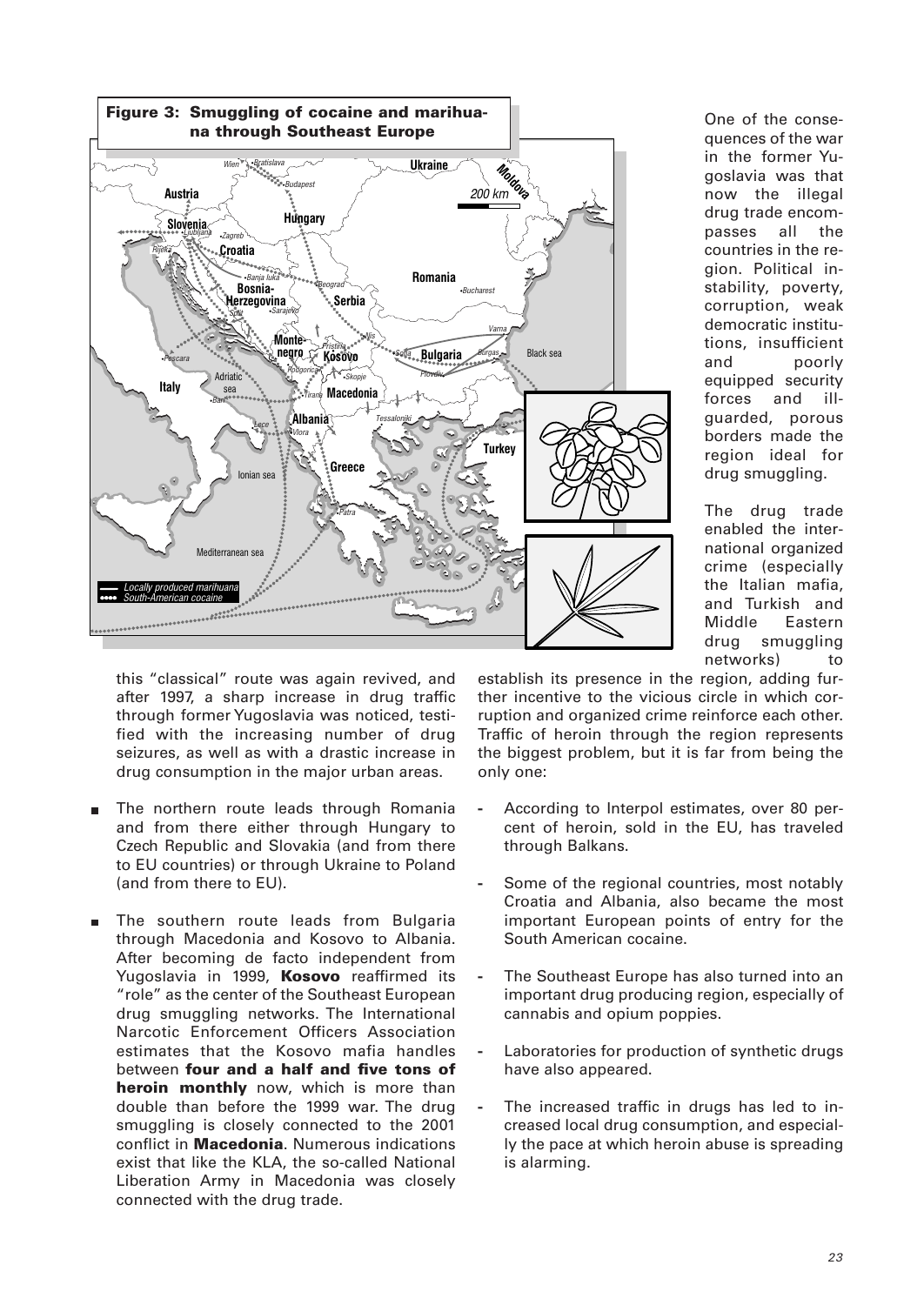## **Trafficking in Human Beings**

Trafficking in people is growing with alarming speed. It includes the transfer of illegal immigrants, women to be engaged in prostitution, labor force to work under inhuman conditions, trafficking in children, and illegal adoptions at exorbitant prices. The illegal flows are under control of organized crime. Trafficking in people involves officials from passport control services who accept forged identification documents. The persons involved in trafficking in people often have double citizenship and use different names. Involved in the traffic are companies providing visa services and tourist agencies. Traffickers use networks of trusted hotel owners and people renting private lodgings.

The clandestine leading of people across the border is done by traffickers that are often repeat offenders who continue to engage in this type of activity. The crossing of the border by land is typically done in groups led by a guide who is familiar with the area to be traversed. He is connected to a centre of operations in one of the large cities where the grouping of the potential migrants is carried out. Candidate migrants usually have a meeting point – a railway station, restaurant, or private house. There they are boarded on means of transportation and finally placed in the charge of the guides. The channels for the trafficking in people are controlled by organized crime and the



organizers inside the country as a rule get a share of the proceeds.

The trafficking in people is very often done in secret compartments of buses and trucks. Typically the "shipments" are accompanied by the organizers of the channel or other trusted individuals by car. They escort the "shipment" to the border checkpoint and wait until the vehicle crosses the border. The clandestine migrants are often accompanied by their children, have little baggage and carry no money or identification papers with them. Young women who have been kidnapped and forced to engage in prostitution also cross the border illegally.

#### *Trafficking in Illegal Immigrants*

According to the UN Office for Drug Control and Crime Prevention, human trafficking is the fastest growing criminal business in the world. Southeast Europe is one of the most important transit regions for illegal immigrants from Turkey, China, Iran, Pakistan, Bangladesh, Iraq, Afghanistan, and other Middle Eastern and Asian countries on their way to the EU. It is also an important source region, with Romanians, Albanians and Roma being among the most numerous groups of illegal immigrants in the EU. Among the reasons for the exceptionally fast growth of human trafficking business is that the profits are incomparably higher than risks and

> costs involved. Unlike drug smuggling, human trafficking is considered in most countries as a minor infraction which carries light sentences. No special equipment is needed and no organized network for distribution (like in the case of drugs) is essential. In case of danger, the immigrants (who pay in advance for the "service") can be easily abandoned by their guides, and in practice, they often are. The financial gains made through the trafficking are enormous. Estimates, based just on the recorded cases (40,000 immigrants) only in Austria only for the year 1999, gave figure of \$100 million. For the whole EU, estimates are that **traffickers earned \$3 billion in 1999.**

> Due to their location, Bulgaria and Romania are the most important entry points for illegal immigrants. Until recently, Bosnia-Herzegovina and Serbia were also significant entry points for numerous immigrants –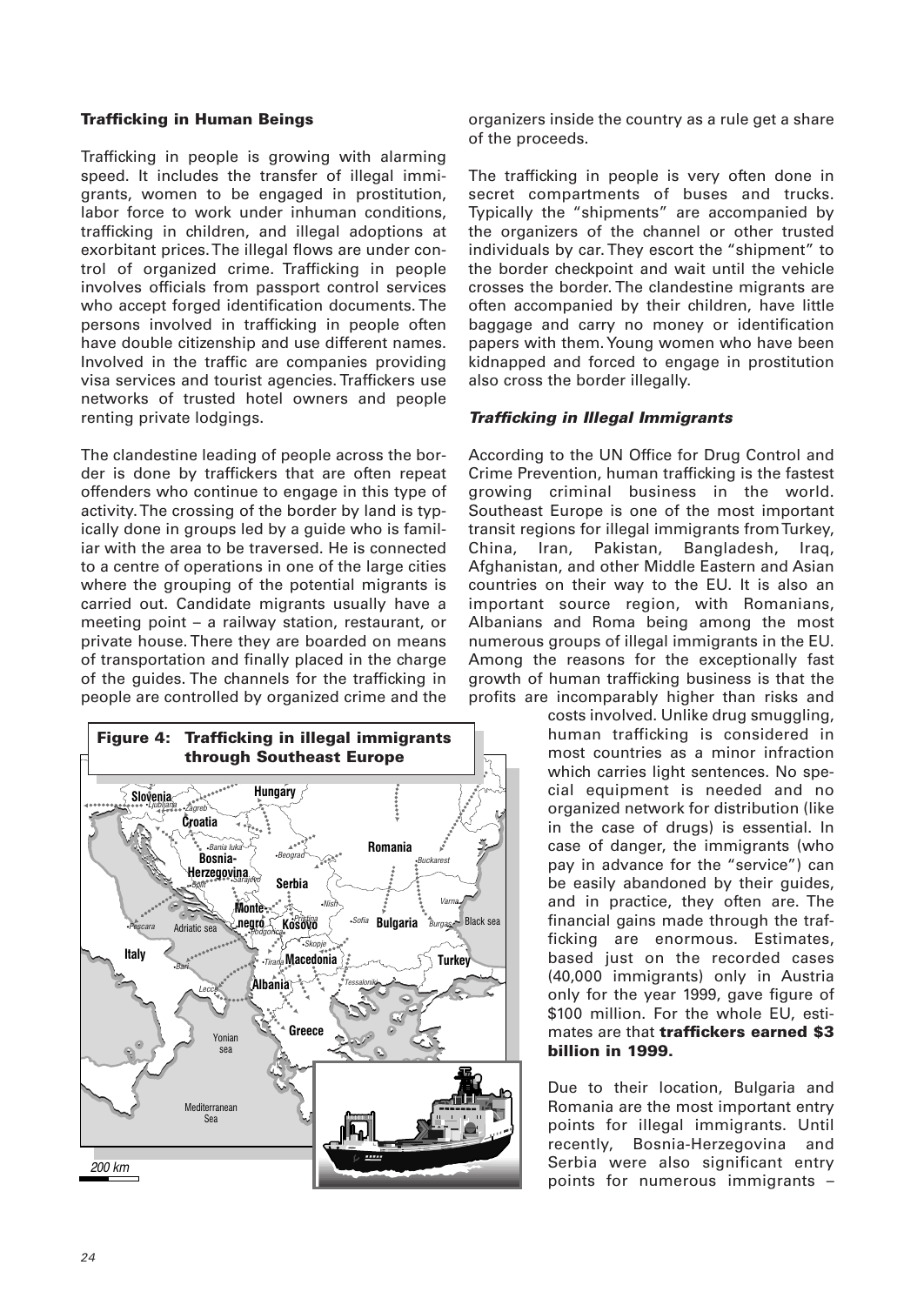most notably for Iranians (Bosnia) and Chinese (Serbia). The most popular land route leads from Bulgaria and Romania through Serbia, Bosnia-Herzegovina, and Croatia to Slovenia, and from there to Italy and Austria. Many illegal immigrants travel also across Hungary. Equally important is the route across the Adriatic Sea. Numerous routes from Bosnia, Serbia and Bulgaria (via Macedonia) therefore lead to Montenegro and Albania, where well-established channels for clandestine traffic across the sea exist.

The trafficking in illegal immigrants through Southeast Europe seems to be organized by the same groups who were previously engaged in smuggling of weapons and drugs or in "assisting" refugees to reach safety for a price during the war. Similarly, the same routes are being used and the same partners from the other side of the border are involved. This seems to be especially the case in the countries of the former Yugoslavia. In Montenegro and Albania, the traffic in illegal immigrants across the Adriatic Sea to Italy is organized by the same people who are engaged in smuggling of drugs and cigarettes to Italy. Additional proof that the same people are really involved is offered by the findings of the Italian authorities. According to the former Italian Finance Minister, the gangs, operating the smuggling across the Adriatic Sea often combine two businesses – the trafficking in illegal immigrants and the smuggling of drugs. Italian police has



caught immigrants with heroin in their backpacks. The explanation for this is that they are forced to act as couriers to pay for their passage.

# *Trafficking in Women and Girls for the Sex Industry*

Trafficking in women and girls for the sex industry represents an even more alarming and disturbing aspect of the trafficking in human beings. In most cases, it involves coercion, violence and humiliation of the victims. Trafficked women and girls are often forced into prostitution, held in slave-like conditions, and repeatedly raped, brutalized, denied food, water, sleep and medical care, and sold like property by one brothel owner or trafficker to another. Many of them are girls under 18 years of age, and numerous were either tricked to leave their homes (with false promises of well-paid employment or marriage) or kidnapped. In Albania and Kosovo, cases when families sold their own daughters or sisters to traffickers were registered. By various estimates, hundreds of thousands of women and girls are trafficked across European borders every year. In most cases, women and girls from Eastern Europe are trafficked to the EU, but many (especially from the former Soviet Union) are trafficked also to other Eastern European countries and "employed" in sex industry there. Often, the trafficked girls are forced into prostitution in Eastern European countries for a certain period while on their way to the EU.

> In recent years (after the end of the war in the former Yugoslavia), trafficking in women from, into and through Southeast European states rapidly increased. The successor states of the former Yugoslavia (especially those with the significant international presence) have become important destination countries for women and girls from Ukraine, Russia, Moldova, and Romania. Belgrade became one of the most important transit centres. Due to their location, Bulgaria, Macedonia, and Albania also became crucial transit countries for trafficked women.

Considering the alarming pace with which trafficking in women and girls is spreading, and the horrifying ordeal the victims of trafficking have to go through, the realization of how little has actually been done by the